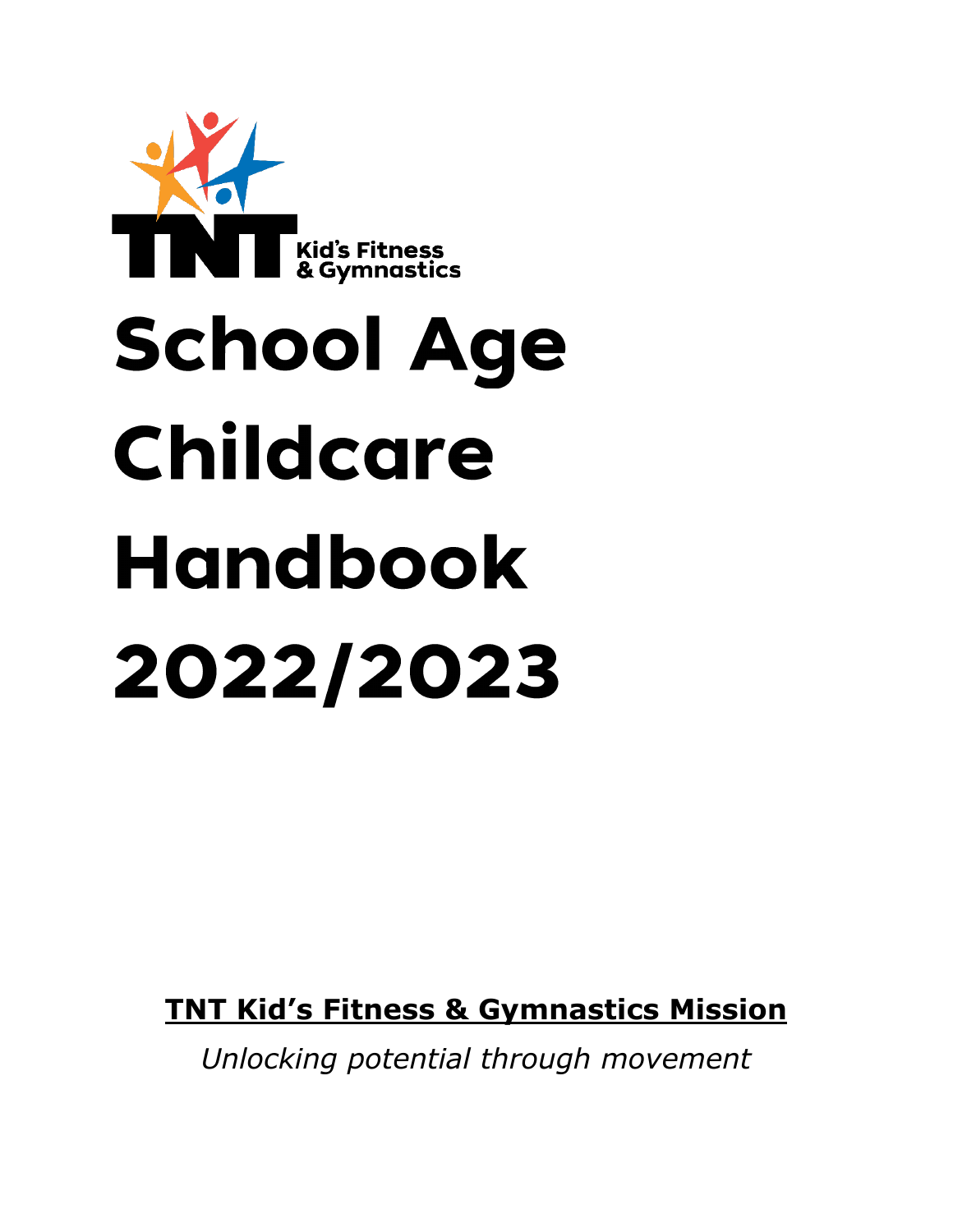# **Table of Contents**

| SECTION 2: Student & Parent Responsibilities  4 |
|-------------------------------------------------|
|                                                 |
|                                                 |
|                                                 |

**SECTION 5: Registration & Payment ………………………………………. 11**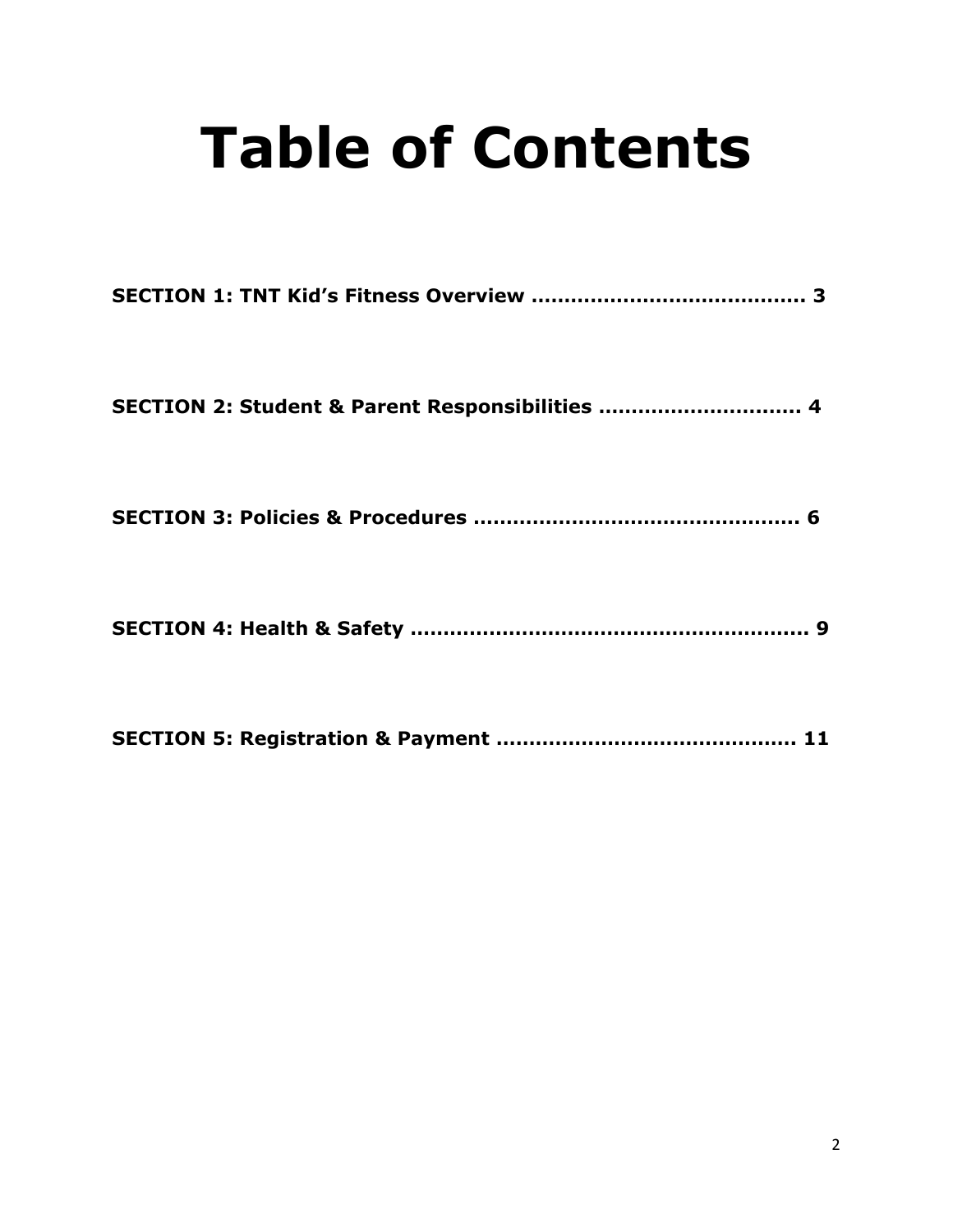# **SECTION 1: TNT KID'S FITNESS OVERVIEW**

# **TNT KID'S FITNESS & GYMNASTICS**

TNT is a 501(c)(3) non-profit organization established in 2005 working to unlock potential through movement for individuals of all abilities. TNT offers a variety of programs including: gymnastics, ninja classes, special needs programming, cheer, Occupational Therapy, birthdays, special events, Parkinson's Performance Boxing, and a licensed school age childcare program

## **NORTH DAKOTA CHILDCARE LICENSE**

As of January 2021, TNT Kid's Fitness is a licensed school-age program childcare. School age programs are licensed for at least 19 children in a facility, with the actual license capacity determined by available space, staff to child ratios, and sometimes local ordinances. School-age programs offer services before and after school, and sometimes on school holidays and through the summer months.

# **FITCARE PROGRAMS & GOALS**

TNT has three school age programs that fall under the North Dakota Childcare License:

 SOAR (Students of All Abilities Respected): is an after school program that promotes physical activity in a learning environment. Students are transported from select West Fargo Public Schools to TNT.

- School's Out Day Camps:
- No Bummer Summer:

#### **TERMS**

The following terms will be used in this document to describe the following

- TNT: refers to TNT Kid's Fitness & Gymnastics
- FitCare: refers to all programs at TNT that fall under the childcare license
- Camper: refers to a child kindergarten to grade 5 participating in a FitCare program Used in place of child(ren), student(s), athlete(s), etc
- Coach: refers to an employee at TNT that works with campers. Used in place of employee, motivator, educator, etc
- Parent: refers to the parent and/ or guardian of a camper
- Full Day Program: refers to School's Out Day Camp or No Bummer Summer
- After School Program: refers to SOAR

#### **TNT CONTACT INFORMATION**

- 2800 Main Ave. Fargo, ND 58103
- Customer Service Phone: 701-365-8868
- Website: tntkidsfitness.org
- Customer service email: [kidscomefirst@tntkidsfitness.org](mailto:kidscomefirst@tntkidsfitness.org)
- Student Absence Form:
	- o [Www.tntkidsfitness.org](http://www.tntkidsfitness.org/)
		- o Click connect Quick links
		- o Find FitCare Student Absence Form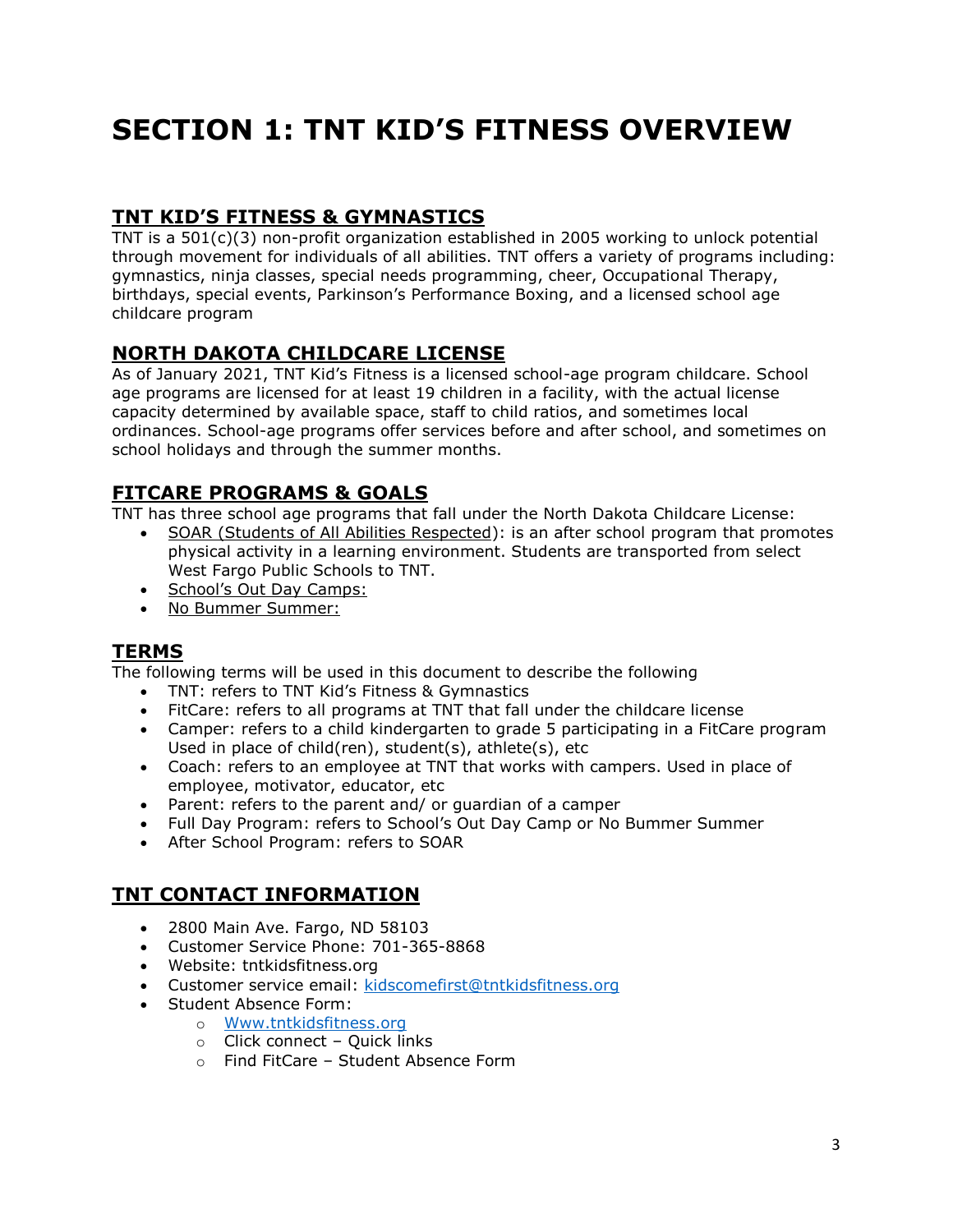# **SECTION 2: STUDENT & PARENT RESPONSIBILITIES**

## **BE SOMEONE POLICY/ BEHAVIOR GUIDANCE / DISCIPLINE**

We expect all students and parents to follow our "Be Someone" policy. Please see the Be Someone contract for more details.

When discipline for actions is required, it must be constructive or educational in nature and may include: diversion, separation from the problem, talking with the child about the situation, praising appropriate behavior, or gentle physical restraint, such as holding. A child will not be subjected to physical harm, fear, or humiliation.

Separation, when used as discipline, must be appropriate to the child's development and circumstances. The child must be in a safe, lighted, well-ventilated room within sight or hearing range of a staff member responsible for caring for or teaching children. A staff member may not isolate a child in a locked room or closet.

#### **COMMUNICATING WITH FITCARE LEAD & COACHES**

Sharing information between home and TNT enhances your child's experience and success. If significant changes or events in your child's life cause extreme excitement or stress, please let the TNT coaches know so they respond appropriately.

If you have any concerns or complaints about TNT's program, please discuss them with the FitCare team as soon as possible. If you have a serious complaint, that you feel TNT is not addressing, you may contact TNT's licensor, Coreen Ruona at 701.630.8935.

Parents of each child must be notified of the process for reporting a complaint of suspected licensing violation. Coaches must know the process for reporting a complaint of suspected licensing violation. Upon request, the provider shall make available to the parent receiving care a list of names, telephone numbers, and addresses of the parents of children whom early childhood services are provided. Permission to disclose this information must be granted by the parent.

# **CALLING PARENT/ GUARDIAN**

Coaches and employees reserve the right to call a parent/ guardian for any of the following reasons:

- Informing about injuries
- Informing about items a child forgot (lunch, leotard, swimsuit, etc)
- Questions about behavior strategies
- To pick up your child for the day due to injury, illness, or behavior

#### **ACCOUNTABILITY PROCEDURES:**

On days where your child will not be attending their program please fill our the "FitCare Absence Sheet " located at tntkidsfitness.org > forms > absence form in accordance with the following information:

 SOAR: notify TNT by 1:30pm if your child does not need transportation from their school. If your child does not arrive to the bus as expected, we call you. If no answer, we call the school's administration office.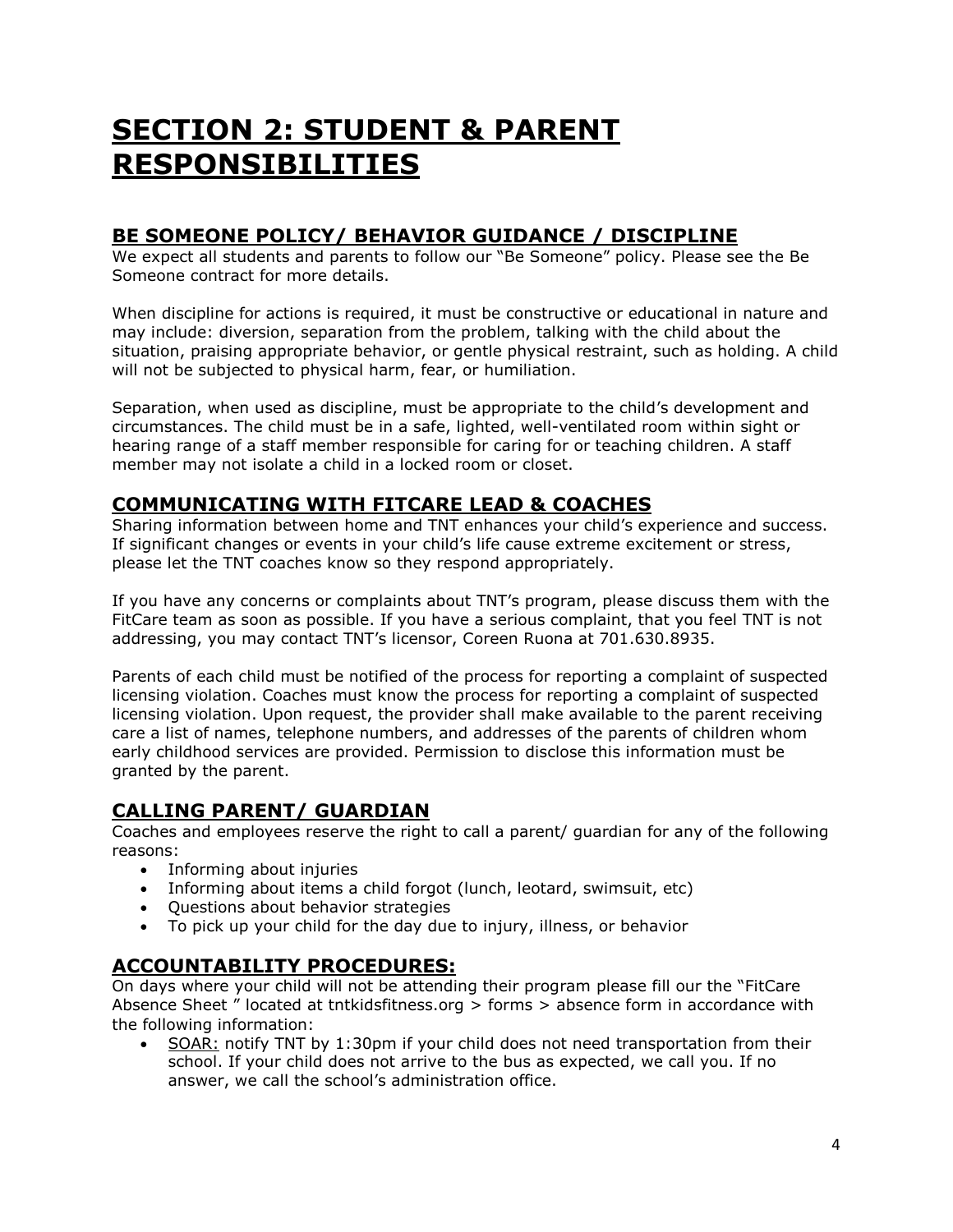• School's Out Day Camps & No Bummer Summer: Notify TNT by 9:00am if your child will not be attending that day or if there is an alternative drop-off time. If your child does not arrive we call you.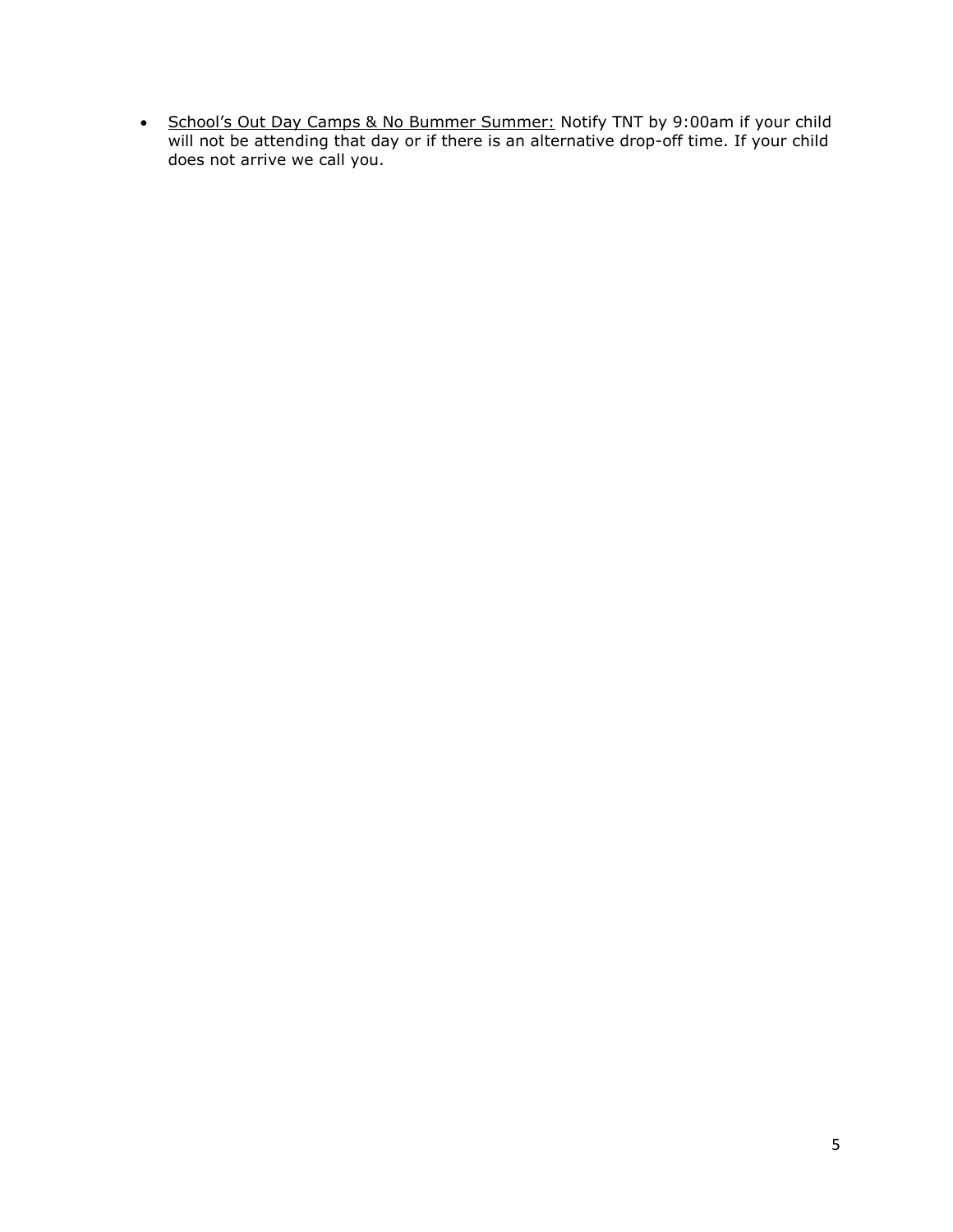# **SECTION 3: POLICIES & PROCEDURES**

## **AGES SERVED**

Elementary school age children (Kindergarten  $-5$ <sup>th</sup> grade)

#### **HOURS**

- SOAR: afterschool 5:30pm
- School's Out Day Camps & No Bummer Summer: 7:30am-5:30pm

#### **DAILY SCHEDULE AND ACTIVITIES**

No Bummer Summer

School's Out Day Camp

#### **ATTENDANCE**

Attendance is not mandatory. However, no part time tuition or credits for missed days offered. Please see "Accountability Procedures" for how to report an absence.

#### **DROP-OFF & PICK-UP**

Drop off for full day programs begins at 7:30am and pick-up for all programs ends at 5:30pm. Drop-off or pick-up any time during camp hours. Parents sign their camper in and out with the customer service team.

- DROP-OFF: After check in, students place their items in their bin, take shoes and socks off, and find their coach. To limit foot traffic in the gym, we ask parents to stay in the lobby area unless your child needs assistance.
- PICK-UP: Campers released only to individuals listed as a parent, guardian, emergency contact, or authorized pick-up person on the registration form. To add pick-up persons, please contact the customer service team. A photo ID required at time of pick-up for new pick-up persons.

# **CURRICULUM, GROUPS, & ACTIVITIES**

TNT uses ages and developmental guidelines to create activities and groups. Students play individually and in different group settings to apply and gain the following skills:

Physical: fitness, movement skills and concepts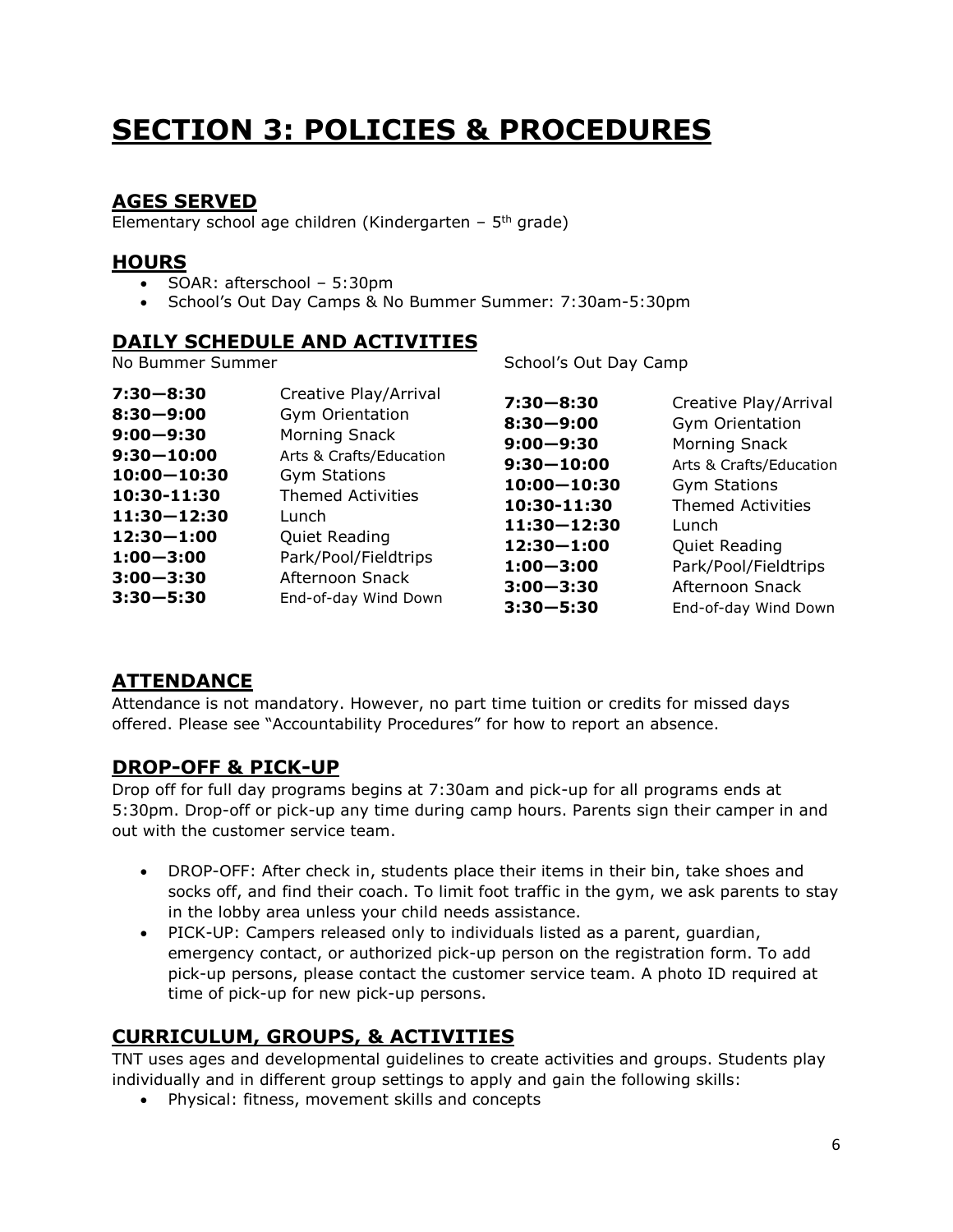- Cognitive: learning new things and applying to various activities
- Social: recognition of self and others
- Emotional: recognition, understanding, and communicating

We use the following to help students apply and gain skills: (outdoor relates to No Bummer Summer only)

• Indoor:

- o Trampolines
- o Obstacle courses
- o Ninja course & ninja rig
- o Team Games
- Outdoor:
	- o Pool
	- o Parks
	- o Field Trips

# **ATTIRE**

TNT recommends active wear and limiting baggy clothing or jewelry of any kind. Campers remove their socks and shoes while at TNT. No Bummer Summer campers need appropriate shoes for field trips and parks.

#### **BINS**

Each camper recieves a bin with their name on it to keep their personal belongings while at TNT. Campers should bring home all items in their bin at the end of each week (SOAR, NO Bummer Summer) or daily (School's Out Day Camps). For SOAR and No Bummer Summer feel free to leave a change of clothes or extra snacks in their bin during the week.

TNT is not responsible for any stolen, lost, or damaged personal property.

#### **LOST & FOUND**

Customer service houses the lost and found. Items found in the bin area at the end of the week go in the lost and found. Please leave toys, electronics, or other personal items home.

#### **SNACK & LUNCH**

TNT follows the USDA My Plate Guidelines. During full day programs, students bring their own cold lunch. TNT provides a morning and afternoon snack. For SOAR TNT provides an afternoon snack.

TNT serves everything on the menu and encourages campers to try it. However, campers ultimately choose if they want to try the food. No substitutes offered to those who choose not to eat the planned snack. Students may bring their own snacks, in addition or in place of the snacks provided, if the snack follows the USDA My Plate Guidelines.

#### **FOOD ALLERGIES**

For students with food allergies, please document on the registration form. If needed, pack a snack and/or lunch tailored to your child's nutritional needs.

#### **TRANSPORTATION**

TNT provides transportation for the following programs:

- SOAR: from camper's school to TNT
- No Bummer Summer: to and from filed trips, pools, and parks.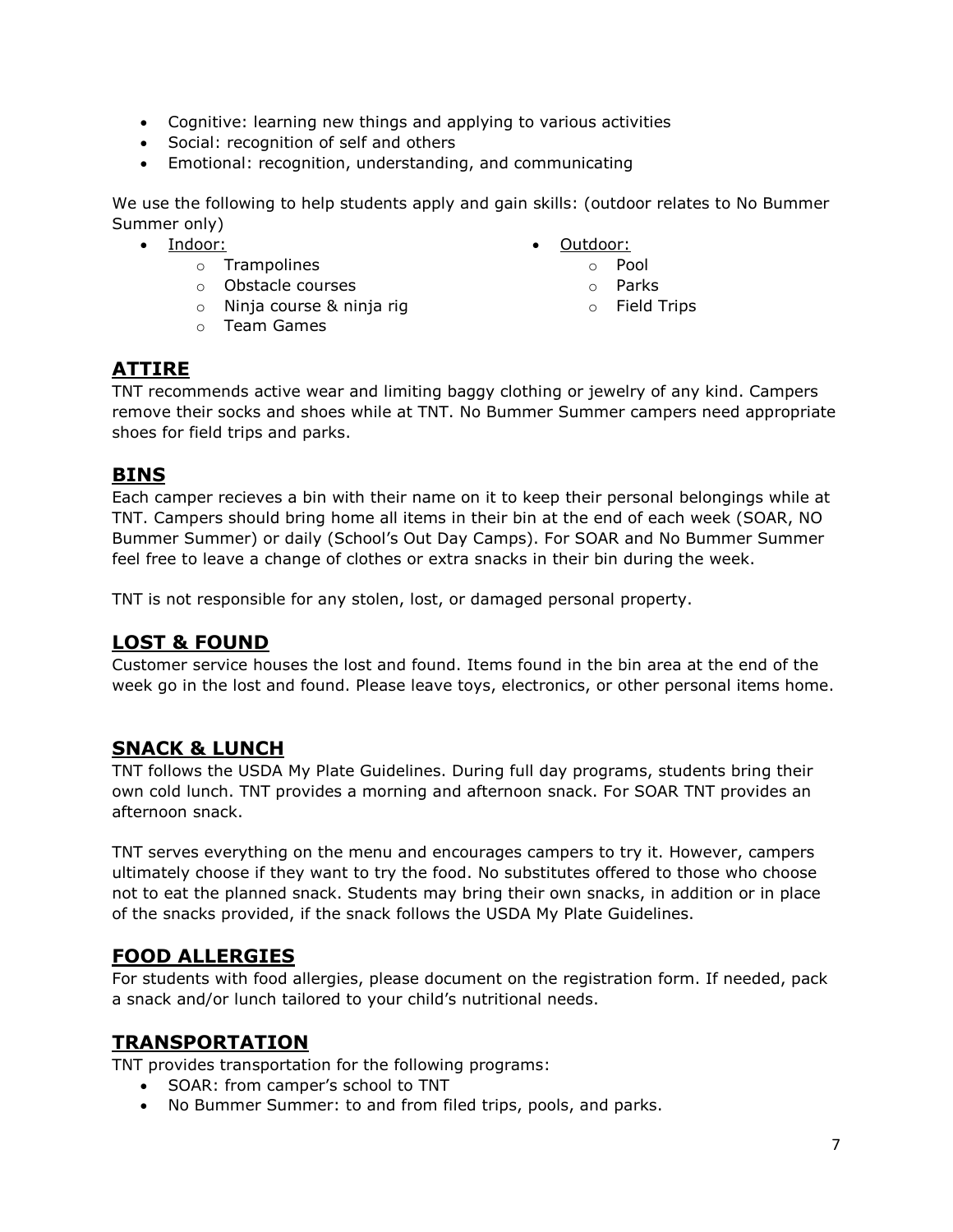TNT provides transportation in a TNT bus or van and not in person vehicles. Transportation is only provided after written permission found in the registration packet.

When TNT transports campers, we secure them in age appropriate child passenger safety seats as required by state law and carry automobile insurance.

- North Dakota Booster Seat Laws:
	- $\circ$  Children ages 8-17 must be in an approved child restraint system or in a seat belt.
	- $\circ$  Children under age 8 and less than 4 feet 9 inches tall, must be properly secured in a child restraint system.
	- o Violation of the child restraint law is a standard offense.

You may need to leave an age appropriate child passenger safety seat with TNT to use during transportation. The seat should be labeled with camper's name, parent's names, and emergency contact numbers.

FIELD TRIPS – NO BUMMER SUMMER ONLY

Campers attend many different field trips. TNT informs parents of where the trip is, departure and arrival time, and if the campers need to bring anything.

SWIMMING POOLS & PARKS – NO BUMMER SUMMER ONLY

No Bummer Summer visits parks and pool on a weekly basis. TNT pays pool admission fee. On days that TNT attends the pool, campers should bring their swimsuit and towel.

#### **WATER HAZARDS**

There is no swimming / wadding pool at TNT's Facility. TNT transports your child to various pools for field trips during No Bummer Summer. TNT must have your permission and description of your child's swimming ability in writing before TNT allows your child to use the swimming / wadding pool during field trips.

TNT coaches will not be involved in any activity other than directly supervising your camper during water play; campers remain in sight at all times during water play.

#### **SUNSCREEN & BUG REPELLENT**

TNT provides SPF 50 sunscreen and bug repellent for all field trips, parks, and pools.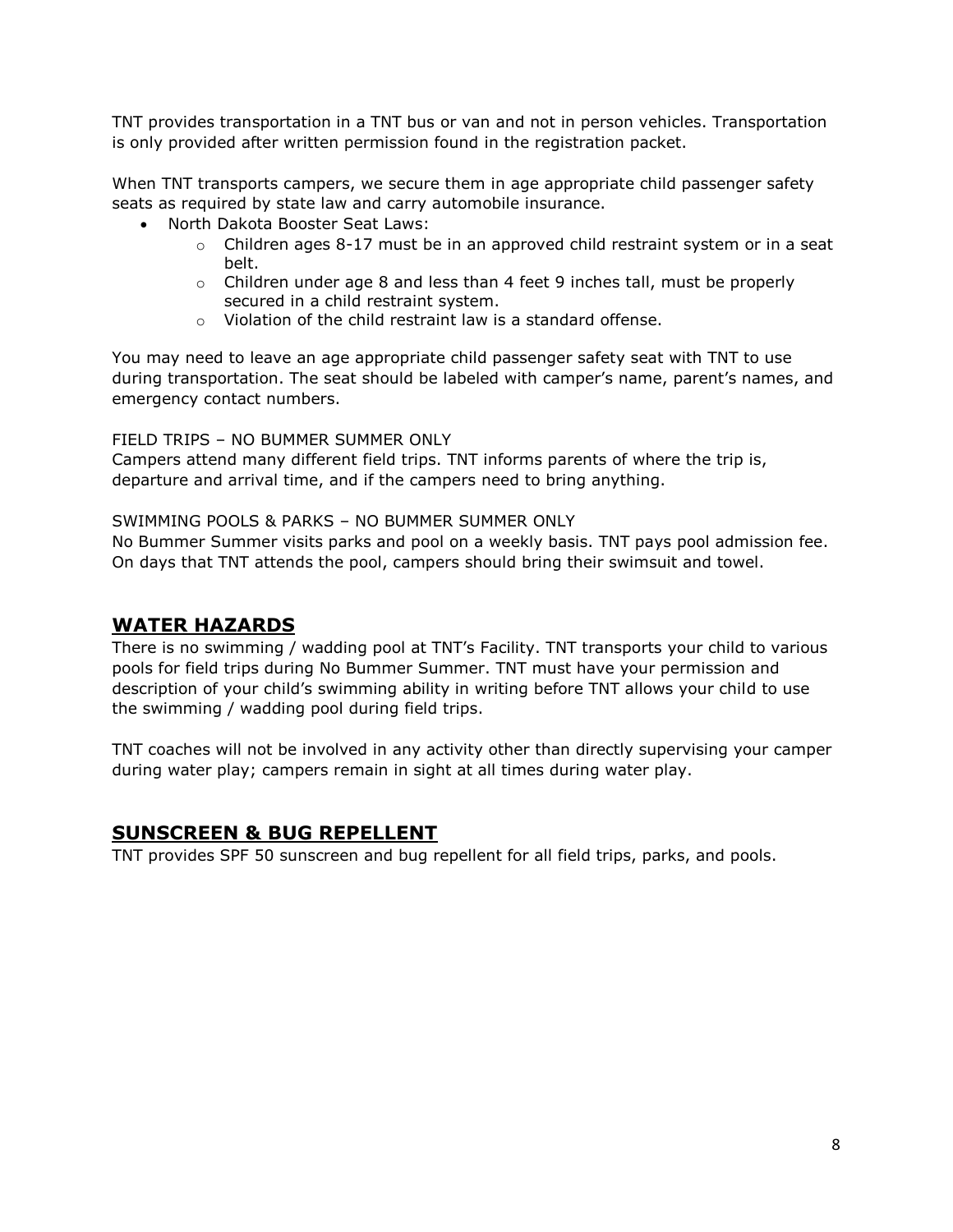# **SECTION 4: HEALTH & SAFETY**

# **Liability Coverage & Insurance**

TNT holds liability & accident medical coverage through Snyder Insurance. If an injury occurs, a TNT employee fills out an accident report, provides one copy to the parent, and keeps the original for TNT's records. Any medical expenses first process through the individual insurance company. Any remaining expenses for the claim, the individual pays up to a \$100 deductible and the remainder processes through TNT's insurance.

# **ACCIDENTS, INJURIES, & EMERGENCY CARE**

TNT requires coaches to be certified in CDC's HEADS UP to Youth Sports Concussion training and First-Aid/CPR training and renew every two years. In an event of an injury, coaches provide immediate care. In the event an injury supersedes coach's training, the parent and/or 91 is called. If the parent does not answer, TNT calls the emergency contact listed on the registration form. TNT coaches do not transport injured individual to obtain care at another facility.

Parents will be informed in writing of any first aid administered to their child within 24hours of the accident, and immediately notified of any injury that requires emergency care beyond first aid. A copy of the report will be provided to you.

 The death of a child at the facility or a child involved in a serious accident or illness requiring hospitalization while in the care of the facility or attributable to the care received in the facility must be reported within 24 hours to the county social services director.

#### **ILL CAMPER**

#### Illness policy strictly enforced

Children with a fever of 100.4 or above are require to stay home from TNT until fever free (without medication) for 72 hours.

If your camper becomes ill or displays flu like symptoms while at TNT, we call and ask for the child to be picked up. If when are unable to reach you, TNT tries to contact your emergency contact or other authorized persons to pick up the child. If you do not comply with TNT's illness policy, TNT may terminate your enrollment.

If your camper becomes ill during the day, TNT calls you to notify you of their symptoms and if they need to be picked up based on those symptoms. Common symptoms your camper may be sent home for include but are not limited to: fever, nauseated/vomiting, other illnesses that limit their ability to participate in our activities, and when illness results in great need of care than coaches can provide.

See "Accountability Procedures" regarding when to notify TNT of your camper's absence due to illness.

#### **ADMINISTERING MEDICATION**

TNT administers medication for campers for whom have a plan made and approved by the FitCare Lead. Because medication poses an extra burden on coaches and having medication being in the facility is a safety hazard, parents should first check with the child's healthcare provider to see if a dose schedule can be arranged that does not involve the hours the child is in the care by this facility.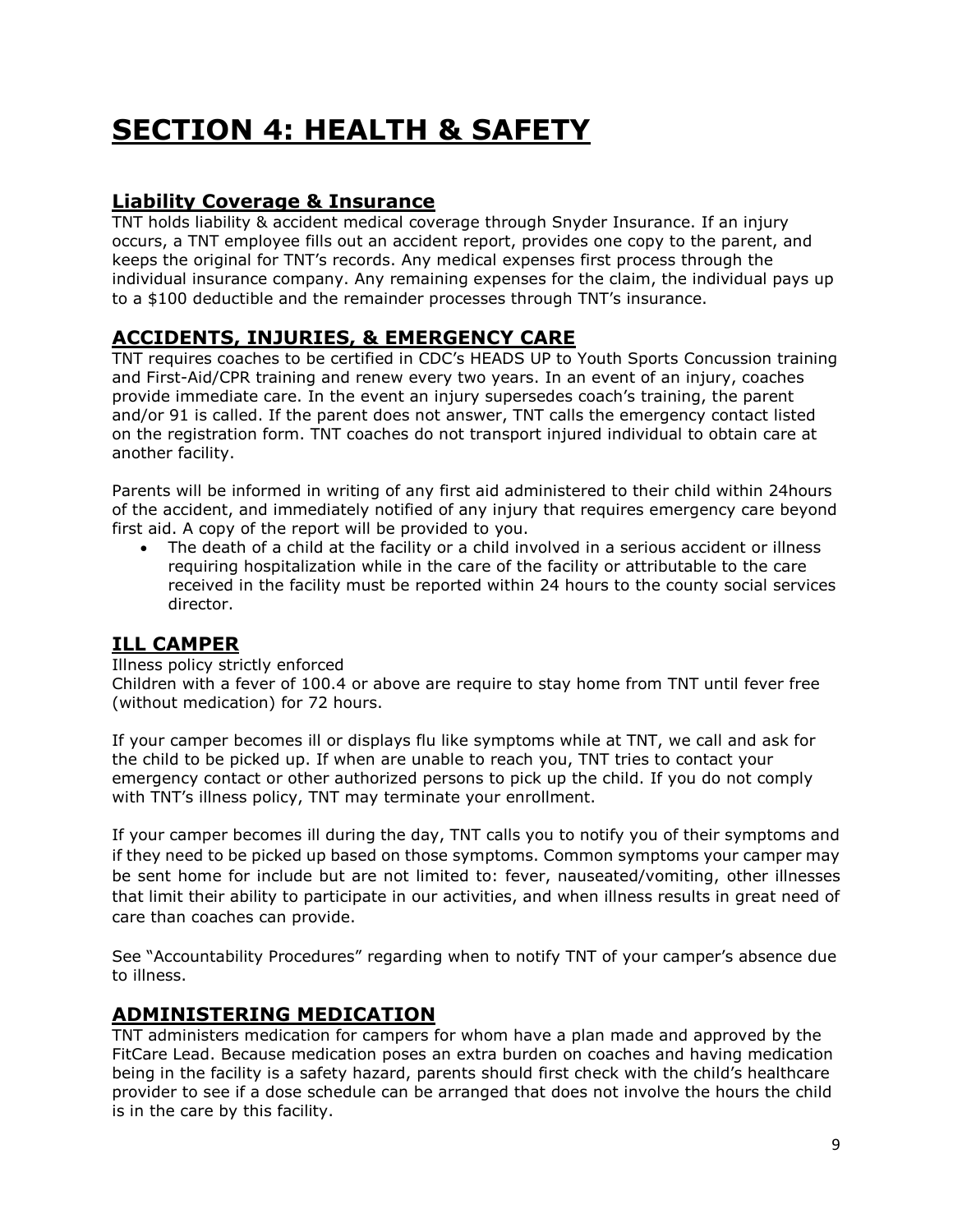Parents are welcome to come to TNT to administer medication to their own child during the day.

If a liquid or oral medication needs to be administered at the facility, the guardian must provide the administration device with clearly marked measurements (medication sip-vial, medication-cup, dropper, or syringe).

## **MANDATED REPORTING (SUSPECTED ABUSE/NEGLECT POLICY)**

All TNT employees are mandated by the North Dakota Century Code 50-25 1-03 to report any suspected cases of physical or sexual abuse or neglect. If a TNT employee has a reasonable suspicion of abuse of a child, they make a good faith report and call Cass County Social Services Family Services Davison Intake Unit or complete the Child Abuse Neglect Form.

To report a suspected case of child abuse or neglect, call Cass County Social Services Division Intake Unit at this number 701.241.5765.

# **CHILD SUPERVISION**

TNT schedules permanent coaches for your camper's program that works with them on a daily basis. Occasionally, TNT schedules substitute childcare providers because of: appointments, trainings, illness, emergencies, etc. Both the permanent coach and the substitute coach passed a background check and meet all state licensing regulations. These coach have the following childcare responsibilities: designing and facilitating age appropriate activities for your camper, providing snack and/or lunches, dismissing your child, providing any first-aid or CPR care if needed.

TNT does not employ anyone convicted of a direct bearing offense listed in ND Admin. Code 75-03-09-27(1)(a).

# **CLOSURES**

TNT reserves the right to reduce, suspend, or close programs due to weather concerns, facility damage, or other emergency conditions that prevent normal operations. The decision to reduce, suspend, or close programs for emergency reasons, disruptive actions, or health risks comes from TNT's Chief Operation Officer.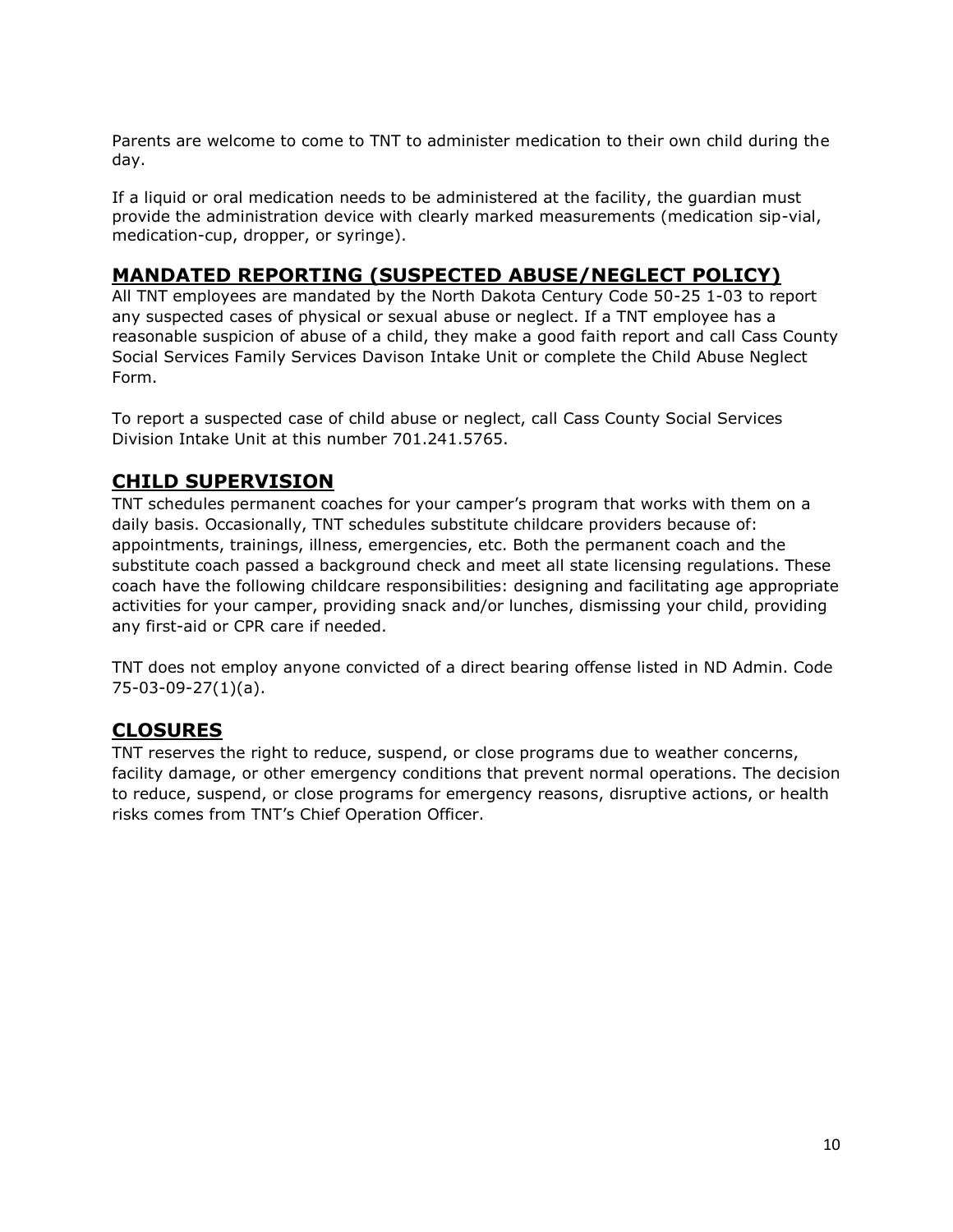# **SECTION 5: REGISTRATION & PAYMENT**

#### **REGISTRATION PROCESS / FORMS & WAIVER**

Below is the registration process for our FitCare programs:

- SOAR: Fill out and return registration packet
- School's Out Day Camp & No Bummer Summer: Register for selected dates on TNT's website and return paperwork prior to camp

How to register for School's Out Day Camps or No Bummer Summer online

- [www.tntkidsfitness.org](http://www.tntkidsfitness.org/)
- Click the myTNT button

Prior to attending a FitCare program, families complete the registration packet, waiver, auto-payment form, and handbook acknowledgement and return documents to TNT. Updated paperwork is due annually. SOAR always requires a registration form.

#### **UPDATING INFORMATION ON FILE**

TNT asks parents to notify customer service with any change of information such as address, phone number, email, payment information, etc.

#### **FINANCIAL OBLIGATION**

All fees must be current. Parents set up auto payment with the business office before participating in camp. In the event an account becomes delinquent, a removal from the program until past due amount paid. Any account, more than 30 days overdue, with no payment or communication to the business office receives a collection notification. Subsequently, any account, which goes more than 60 days, with no payment or communication to the business office turns over to collection.

# **PAYMENT & TUITION**

SOAR: Monthly payments are withdrawn from either a checking account or credit/debit card each month on the  $1^{st}$  (or the following business day if the 1st falls on a weekend). Every family is required to have an account to be debited each month for tuition costs. The account holder shall provide written authorization to TNT Kid's Fitness to debit the account each month on the 1st for tuition.

No Bummer Summer & Schools Out Day Camps: Deposits are due at the time of registration. The remaining payments are auto-withdrawn 7 days prior to the camp. Tuition must be paid by the day of the camp.

#### **TAX INFORMATION:**

You will receive a receipt after auto payment. TNT will note send statements. If you need a statement for tax purposes you are able to access them online in your iClassPro account. If you are unable to log into your account please contact customer service and they will assist you.

Our tax id number is 20-3459549